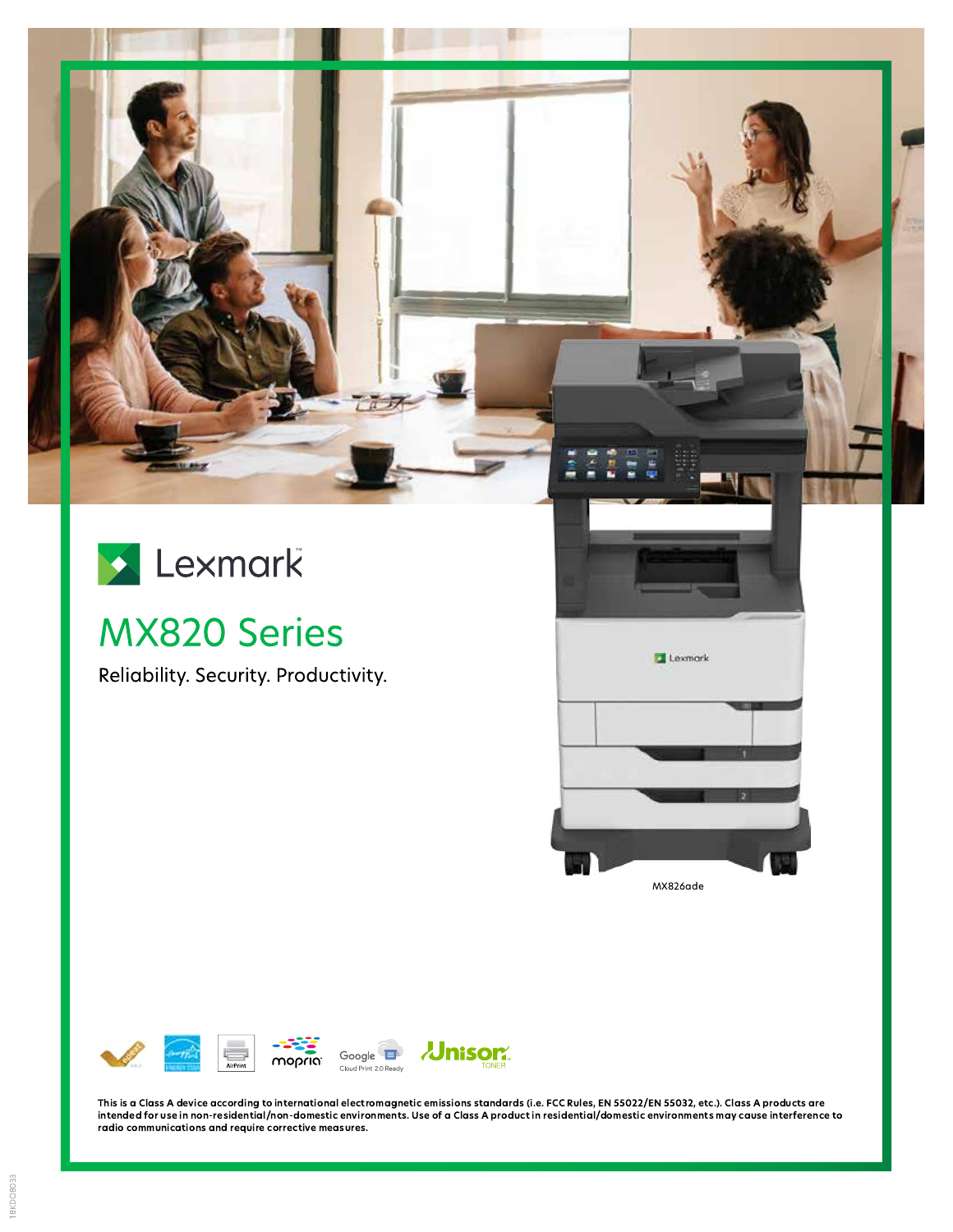## **Lexmark MX820 Series**

With output up to 70 ppm\*, long-life imaging components, Ultra High Yield toner capacity, a range of finishing and output options, and up to 1200 sheets of standard input, the MX820 Series is Lexmark's large-workgroup monochrome leader in multifunction products. A 10-inch class/25-cm touch screen with e-Task interface keeps you informed and in control, whether you connect via Ethernet, USB or mobile.



#### **Get more done**

- Powerful 1.2-GHz quad-core processor and up to 6 GB of memory drives printing at up to 70 ppm\* and scanning at up to 150 sides per minute.
- Robust paper handling includes reliable feeding of a wide range of media types and sizes and up to 1200 sheets of standard input.
- Standard hard disk includes OCR and enhanced scanning capabilities.
- Connect via Ethernet, USB, or simple mobile printing options.
- Staple and hole-punch finishing options add a polished and professional look.

#### Interact with ease

- Intuitive 10-inch class/25-cm color touch screen offers smooth, tablet-like interaction with customizable convenience and productivity apps.
- Front access to the paper path and power button means you'll virtually never have to access the back of the device.
- Innovative serviceability features, starting with single- $\blacktriangleright$ door access to parts and supplies, help you resolve problems quickly.

#### **Ready when you are**

- Long-life fuser and imaging components extend uptime.
- Unison<sup>™</sup> Toner replacement cartridges deliver up to 55,000 pages\*\* of high-quality printing.
- Steel frame and durable design stands up to heavy use and harsh environments.

#### **Full-spectrum security**

- Lexmark's full-spectrum security architecture helps keep your information safe-in the document, on the device and over the network.
- Keypoint Intelligence Buyers Lab honored Lexmark with a prestigious BLI PaceSetter award for Document Imaging Security\*\*\*.



#### **Built for planet earth**

- Energy management features reduce power consumption in active use or sleep mode.
- Standard two-sided printing saves paper.
- Device is rated EPEAT® Gold and ENERGY STAR® certified.
- Recycle cartridges through the award-winning Lexmark ь Cartridge Collection Program (LCCP).

Print and copy speeds measured in accordance with ISO/IEC 24734 and ISO/IEC 24735 respectively (ESAT). For more information see: www.lexmark.com/ISOspeeds. \*\*Average standard page yield value declared in accordance with ISO/IEC 19752.<br>\*\*Average standard page yield value declared in accordance with ISO/IEC 19752.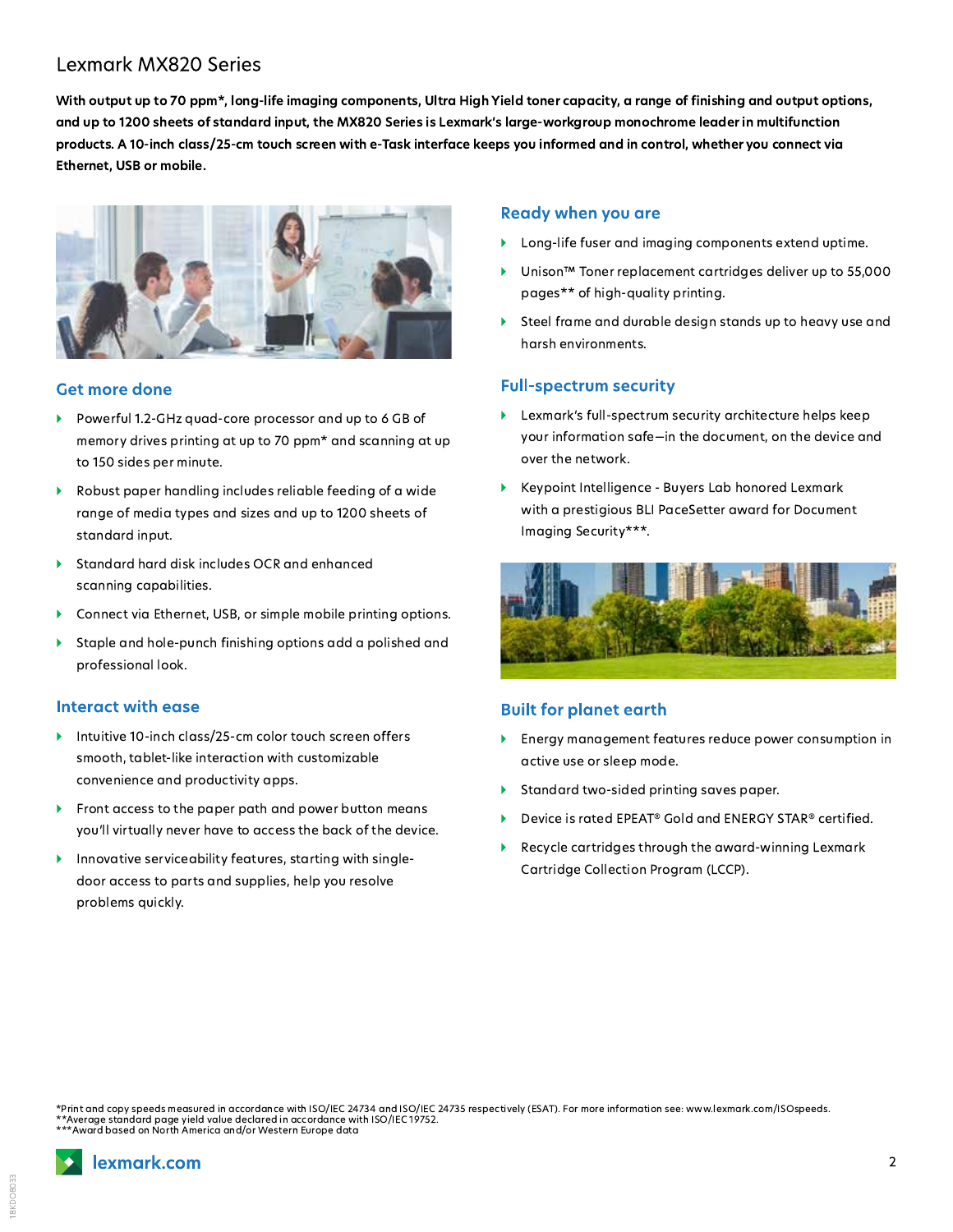### **Lexmark MX820 Series**



- Multifunction product with 10-inch  $\mathbf{1}$ (25 cm) class e-Task color touch screen 45.3 x 27.0 x 27.3 inches 1150.6 x 685.8 x 693.4 mm
- 100-sheet multipurpose feeder  $\overline{2}$ Dimensions included as part of base model
- 3 550-sheet tray Dimensions included as part of base model
- 4 550-sheet tray Dimensions included as part of base model
- 5 550-sheet trav 4.3 x 22 x 20 inches 110 x 559 x 508mm
- $\boldsymbol{6}$ Caster base Dimensions included as part of base model
- $\overline{7}$ Staple, hole punch finisher  $10.3 \times 18.2 \times 20.0$  inches<br> $263 \times 462 \times 507$  mm
- Staple finisher  $\mathsf{R}$ 9.7 x 17.1 x 16.3 inches 246 x 435 x 414 mm
- 9 Kevboard  $1 \times 11 \times 5.1$  inches 25 x 280 x 130 mm
- $10<sup>°</sup>$ 4-Bin mailbox 10.7 x 16.6 x 15.1 inches 272 x 421 x 384 mm
- Offset stacker  $11$ 9.7 x 17.1 x 16.3 inches 246 x 435 x 414 mm



Note 1: Supports up to 2 optional 550-sheet trays.

Note 2: Supports one optional staple, hole punch finisher, OR one optional staple finisher, OR one optional 4-bin mailbox, OR one optional offset stacker. Note 3: All measurements are shown as height x width x depth. For more information about supported configurations, refer to the Printer, Option and Stand Compatibility Guide at http://www.lexmark.com/publications/furniture\_safety/

© 2018 Lexmark. All rights reserved.

Lexmark, the Lexmark logo and Unison are trademarks of Lexmark International, Inc., registered in the United States and/or other countries. AirPrint® and the AirPrint Logo® are trademarks of Apple, Inc. ENERGY STAR® is a U.S. registered mark. Google Cloud Print™ is a trademark of Google, Inc. MOPRIA®, the Mopria® Logo™ and the Mopria® Alliance logos are trademarks, service marks, and certification marks of Mopria Alliance, Inc. in the United States and other countries. All other trademarks are the property of their respective owners. All other trademarks are the property of their respective owners.

This product includes software developed by the OpenSSL Project for use in the Open SSL Toolkit (http://www.openssl.org/).